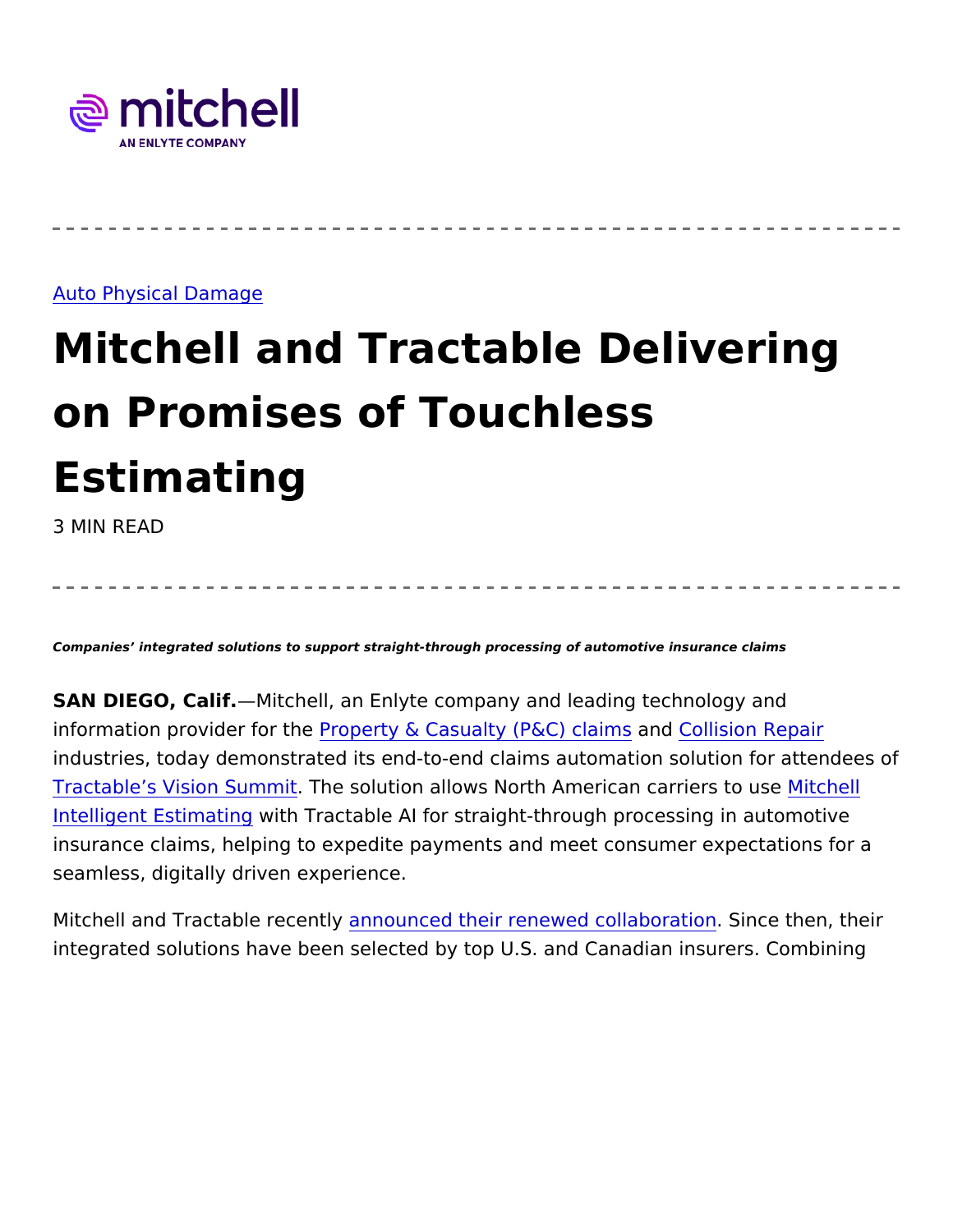Mitchell s cloud-based estimating system, open platform and compr with Tractable s proprietary computer vision lets carriers produce a estimate automatically from photos of the collision damage.

With our AI and Mitchell s advanced technology and data, we can r processing a reality for U.S. and Canadian auto insurers, said Ale and CEO of Tractable. Our best-of-breed solutions give carriers ar opportunity to process claims quickly and efficiently.

Mitchell Intelligent Estimating is the auto insurance sector s first o solution to rely on an open platform of AI computer vision providers choice of AI technology from industTy alcetaad a Celaim Ke Genaunsd [Inspektl](https://www.mitchell.com/news/mitchell-teams-inspektlabs-offer-new-option-ai-generated-vehicle-appraisals)adasurers can also leverage their own AI algorithms or select known a bitchell Intelligent Damage O Ancel photos of the vehicle are taken and the vehicle are taken and and an processed, Mitchell translates the AI recommendations into actiona based on the Vehicle Identification Number (VIN), pre-populating p specific estimate lines. An appraiser may then review and revise th straight-through processing to complete the claim without human in depending on the carrier s business rules and severity of the damage.

We remain committed to providing insurers with a flexible, open are automation solution, said Olivier Baudoux, senior vice president o strategy and artificial intelligence at Mitchell. Today s demonstrat other leaders in the insurance ecosystem gives the industry its firs future of touchless estimating and straight-through processing.

For more information about Mitchell Intelligs entitiestimatingly s websited and the company s website . You can also follow Mitche[ll on Twitter](https://twitter.com/mitchellclaims) [@MitchellCl](https://twitter.com/mitchellclaims)aims an[d @MitchellR](https://twitter.com/MitchellRepair)epair for property casualty and collision repair updates and perspectives.

About Mitchell International

Headquartered in San Diego, Calif., Mitchell International, Inc. del solutions and services to the auto insurance, collision repair, disal